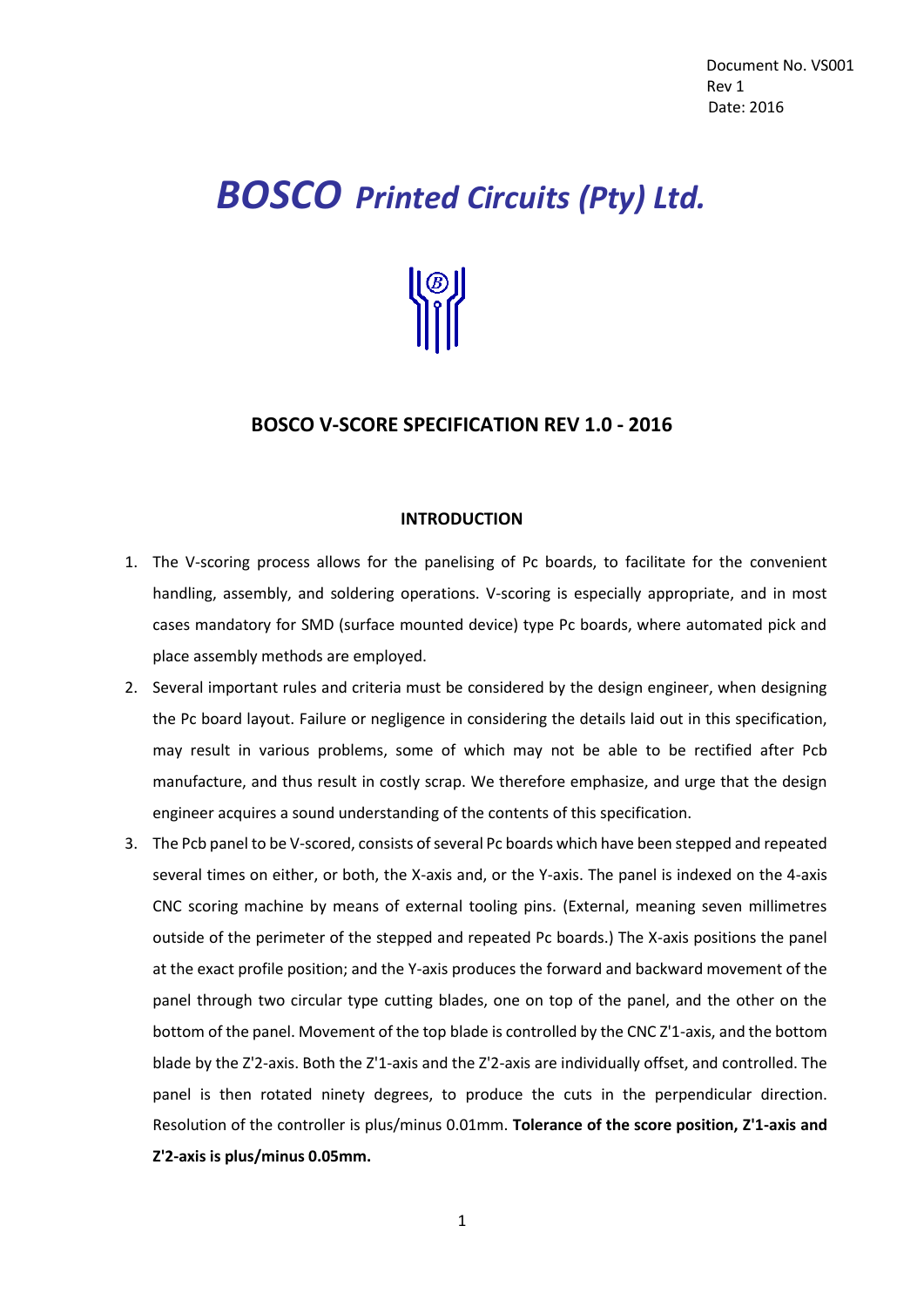Document No. VS001 **Rev 1** Date: 2016

#### **TOLERANCE OF THE NOMINAL BREAKING POINT (AT THE WEBB)**

 When the scored panel is broken up, an enlargement of the profile occurs, which is determined by the nominal breaking point and the geometry of the cutting blade (see figure 1). Values of 1.55mm for the material thickness, and a webb thickness of 0.3mm are typical. The profile enlargement is between 0.2 and 0.3mm. Example: The Pcb size by design is 60mm. After breaking up the scored panel, the size of the Pcb will be between 60.2 and 60.3mm (see figure 1).



## **WIDTH OF THE SCORE AT THE PC BOARD SURFACE**

 The width of the score generally varies between 0.322mm and 0.394mm, for 1.55mm thick material. (The width of the score will vary depending on the variations of the material thickness.) The angle of the V-score is thirty degrees (see figure 2). The dimension 'h' in figure 2, as well as the width of the score will obviously depend upon the thickness of the material.

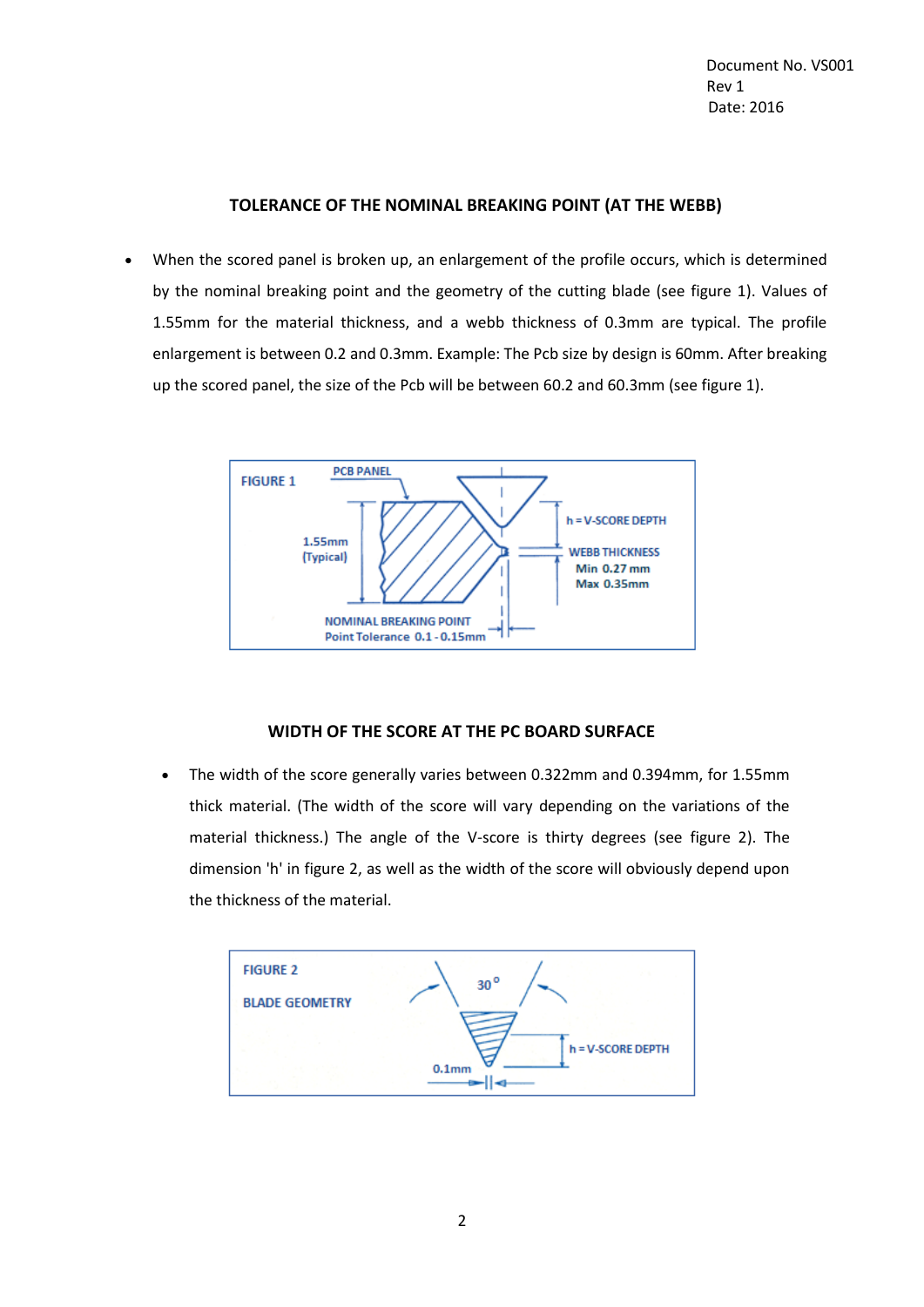#### **CONDUCTOR CLEARANCE FROM THE PC BOARD EDGE PROFILE.**

 Conductors, pads, and holes may not be placed closer than 0.4mm for material thicknesses < 1.6mm, and 0.5mm for material thicknesses > 1.6mm, from the Pcb edge profile. This is a critical distance (see Figure 3 - dimension A). Where this requirement has been breached, Bosco will not be responsible for damage done to conductors, holes, legend print, or solder mask on a conductor. It is the responsibility of the design engineer to ensure that this specific requirement is not breached. (Note that where the blade scores a conductor coated with solder mask, the mask will flake.)



#### **PCB DIMENSIONS**

 The Pcb dimension will be derived in the following manner. A co-ordinate (center of the Pcb profile border line) will be placed exactly in each corner of the Pcb. The XY coordinates of these holes thus defines the Pcb size, and the route-path of the scoring blades.